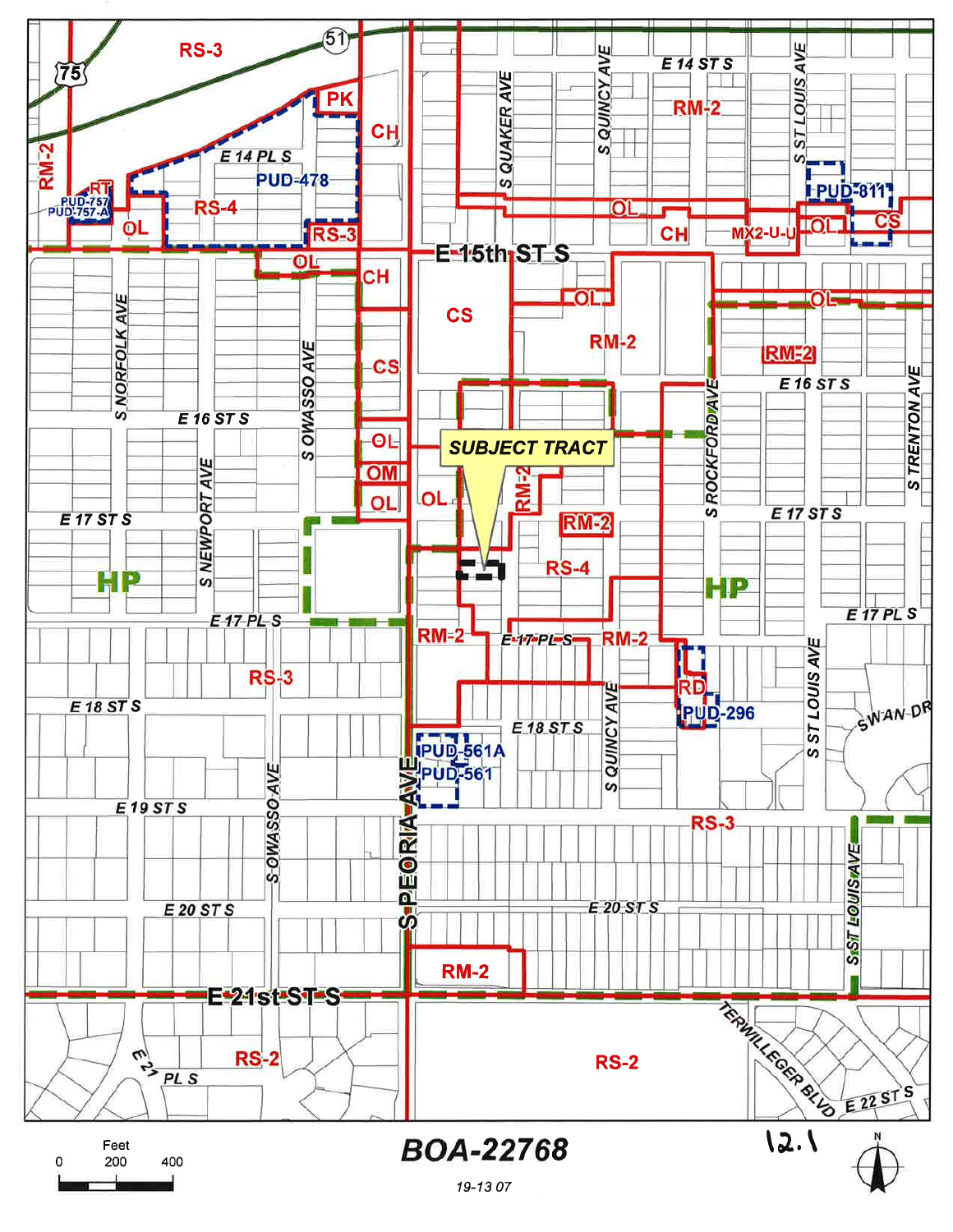# BOARD OF ADJUSTMENT CASE REPORT

STR: 9307 CZM:37 CD:4 HEARING DATE: 1012212019 1:00 PM Case Number: BOA-22768

APPLICANT: Tom Neal

ACTION REQUESTED: Variance to allow more than 30% coverage in the rear setback for <sup>a</sup> detached accessory building (Sec. 90.090-C.2, Table 90-2)

LOCATION: 1716 S QUAKER AV E

ZONED: RS-4

PRESENT USE: Residential TRACT SIZE: 8002 SQ FT

LEGAL DESCRIPTION: LT 4 BLK 24 & 10' VAC. ALLEY, ORCUTT ADDN

## RELEVANT PREVIOUS ACTIONS:

Surrounding property:

BOA-22683; On 07/23/2019 the Board approved a Variance to allow a detached accessory structure to exceed 500 sq. ft. or 40% of the of the floor area of the principal residential structure in an RS-4 district. Property Located 1332 E.17 Pl. S.

RELATIONSHIP TO THE COMPREHENSIVE PLAN: The Tulsa Comprehensive Plan identifies the subject property as part of a "Existing Neighborhood "and an "Area of Stability ".

An Existing Neighborhood is intended to preserve and enhance Tulsa's existing single-family neighborhoods. Development activities in these areas should be limited to the rehabilitation, improvement or replacement of existing homes, and small-scale infill projects, as permitted through clear and objective setback, height, and other development standards of the zoning code.

The Areas of Stability include approximately 75% of the city's total parcels. Existing residential neighborhoods, where change is expected to be minimal, make up a large proportion of the Areas of Stability. The ideal for the Areas of Stability is to identify and maintain the valued character of an area while accommodating the rehabilitation, improvement or replacement of existing homes, and smallscale infill projects. The concept of stability and growth is specifically designed to enhance the unique qualities of older neighborhoods that are looking for new ways to preserve their character and quality of life. The concept of stability and growth is specifically designed to enhance the unique qualities of older neighborhoods that are looking for new ways to preserve their character and quality of life.

ANALYSIS OF SURROUNDING AREA: The subject tract is located in an RS-4 subdivision. The Property is located in the Swan Lake Historical Preservation Overlay, but this request is not subject to review by the Historical Preservation Committee since it is not located in a street yard and is a detached accessory structure per Sec. 70.070-8.3 of the Zoning Code.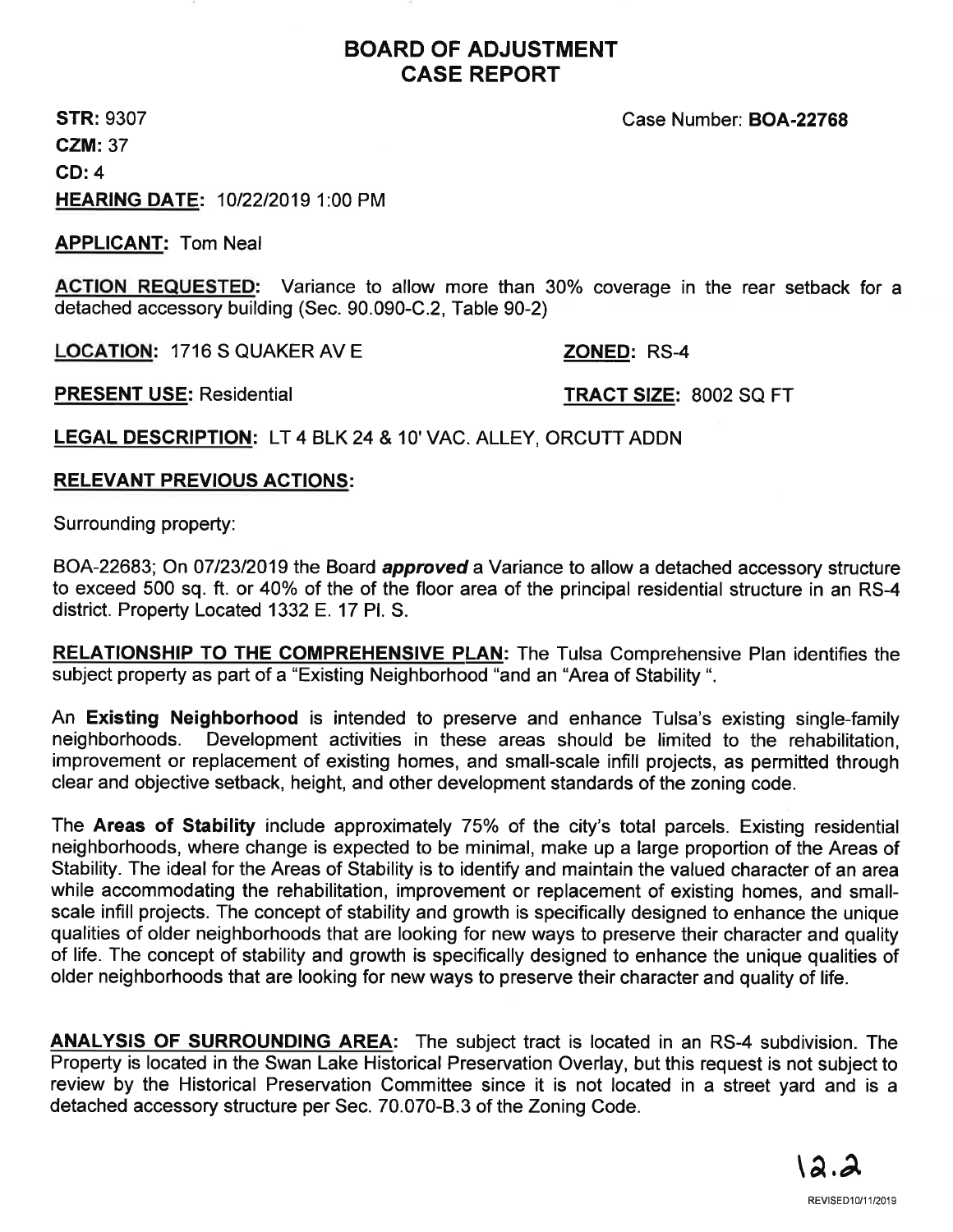**STAFF COMMENTS:** The applicant is requesting a Variance to allow more than 30% coverage in the rear setback for a detached accessory building (Sec. 90.090-C.2,Table 90-2)

| <b>Zoning District</b>                                       | <b>Maximum Coverage of Rear Setback</b> |
|--------------------------------------------------------------|-----------------------------------------|
| <b>RS-1 and RE Districts</b>                                 | 20%                                     |
| <b>RS-2 District</b>                                         | 25%                                     |
| RS-3, RS-4, RS-5 and RD Districts                            | 30%                                     |
| RM zoned Lots Used for Detached<br><b>Houses or Duplexes</b> | 30%                                     |

Table 90-2: Accessory Building Coverage Limits in Rear Setback

## SAMPLE MOTIONS:

 $\checkmark$ 

Move to (approve/deny) a **Variance** to allow more than 30% coverage in the rear setback for a detached accessory building (Sec. 90.090-C.2, Table 90-2)

- Finding the hardship(s) to be
- Per the Conceptual Plan(s) shown on page(s) \_\_\_\_\_\_ of the agenda packet. a
- Subject to the following conditions a

ln granting the Variance the Board finds that the following facts, favorable to the property owner, have been established:

a. That the physical surroundings, shape, or topographical conditions of the subject property would result in unnecessary hardships or practical difficulties for the property owner, as distinguished from a mere inconvenience, if the strict letter of the regulations were carried out;

b. That líteral enforcement of the subject zoning code provision ís not necessary to achieve the provision's intended purpose;

c. That the conditions leading to the need of the requested variance are unique to the subject property and not applicable, generally, to other property within the same zoning classification;

d. That the alleged practical difficulty or unnecessary hardship was not created or self-imposed by the current property owner;

e. That the variance to be granted is the minimum variance that will afford relief;

f. That the variance to be granted wíll not alter fhe essential character of the neighborhood in which the subject property is located, nor substantially or permanently impair use or development of adjacent property; and

g. That the variance to be granted will not cause substantial detriment to the public good or impair the purposes, spirit, and intent of this zoning code or the comprehensive plan."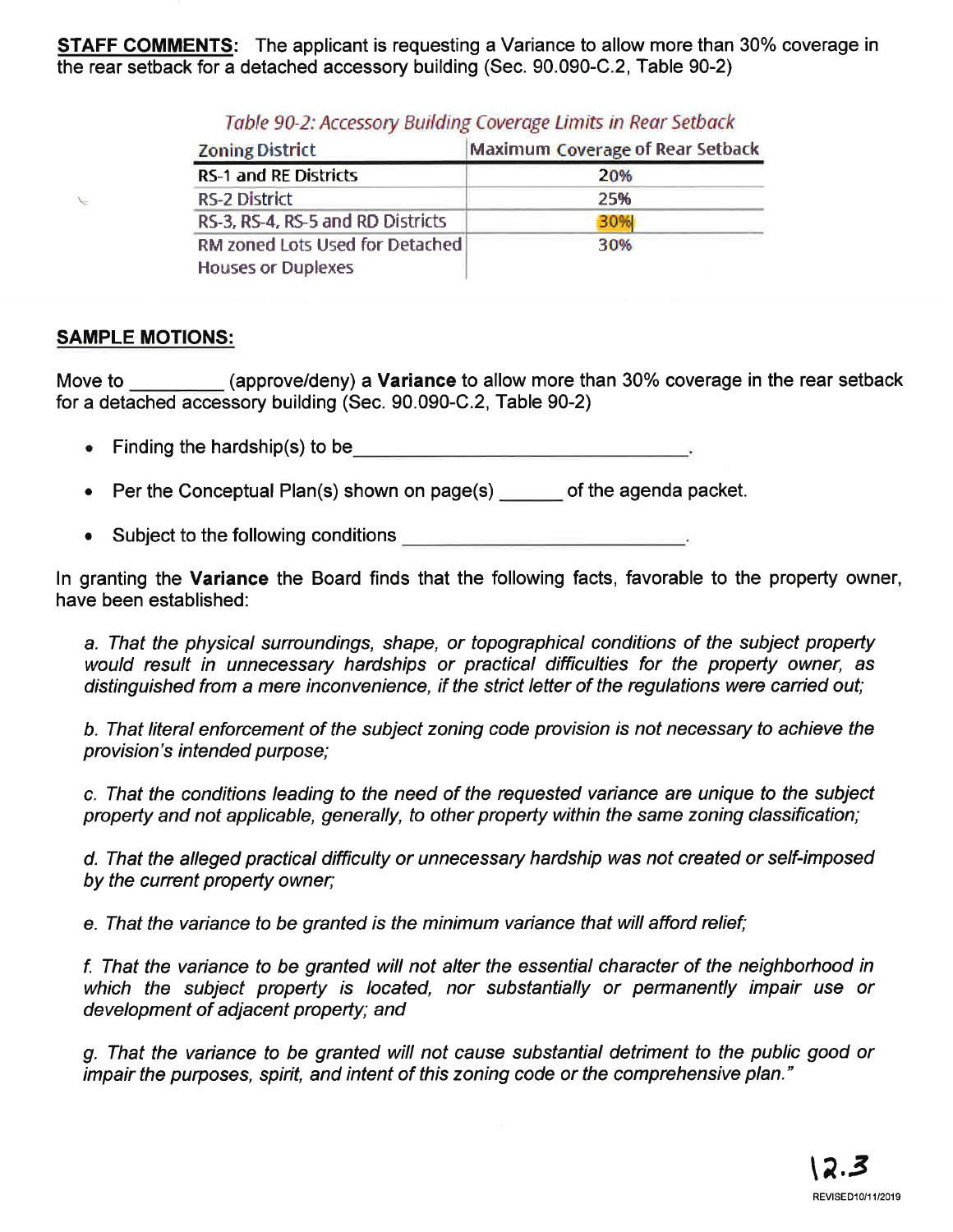

**Facing North on Quaker** 



**Subject property**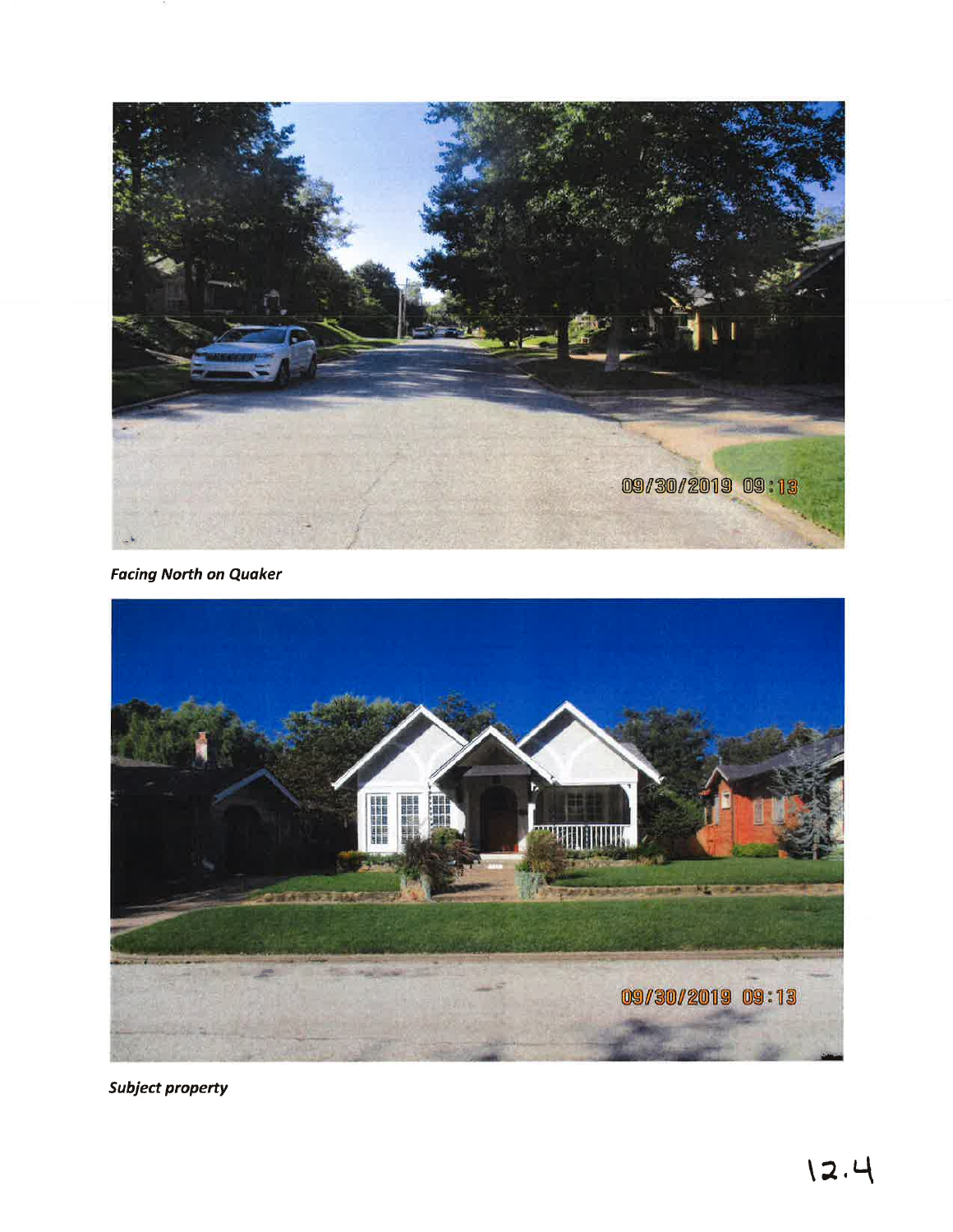

**Facing South on Quaker**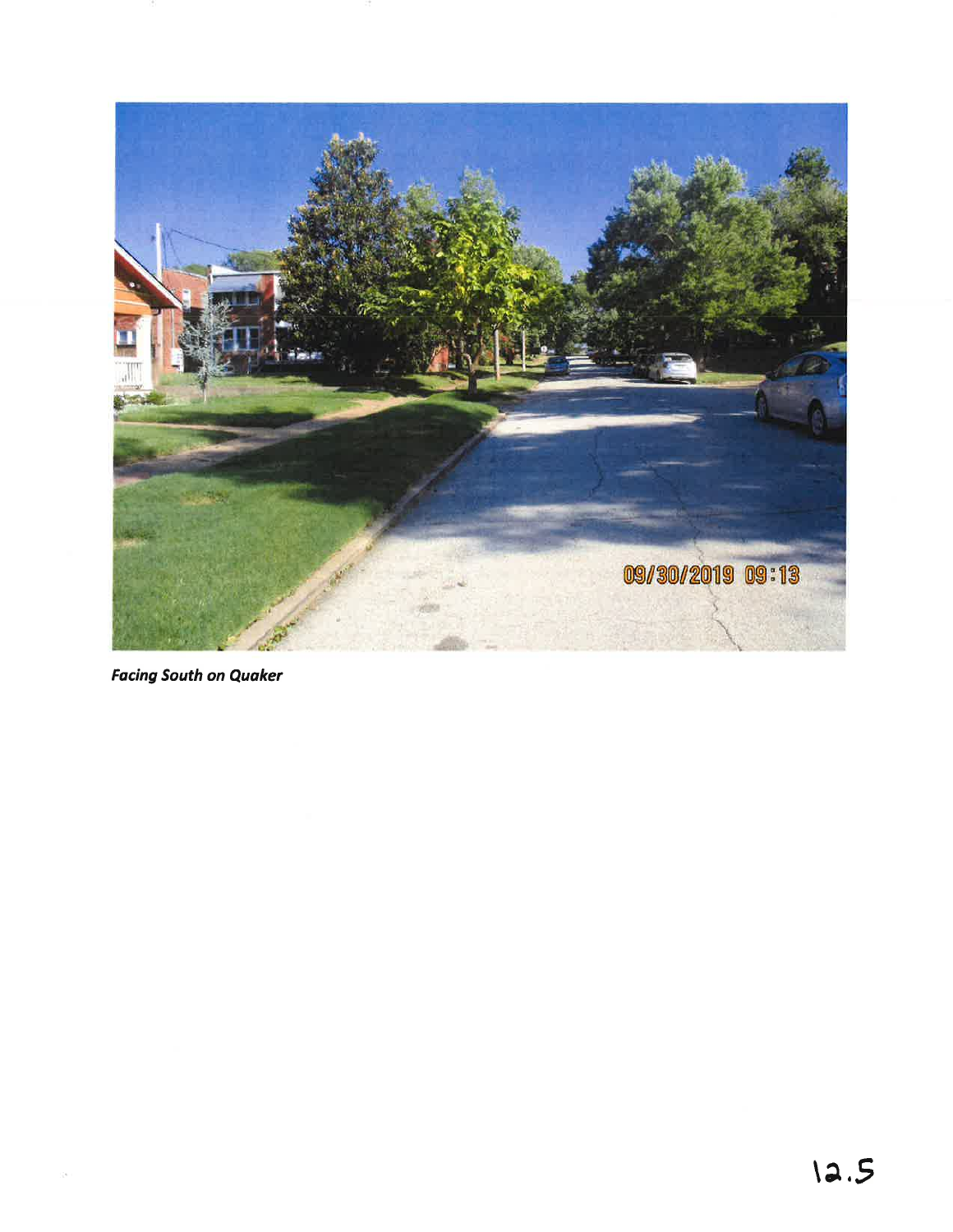Jeff S. Taylor Zoning Official Plans Examiner ll

TEL(918) 596-7637 jstaylor@cityoftulsa. org

Tom Neal



### DEVELOPMENT SERVICES

175 EAST 2<sup>nd</sup> STREET, SUITE 450 TULSA, OKLAHOMA 74103

## ZONING CLEARANCE PLAN REVIEW

Tom NealDesign 9t11t2019

APPLICATION NO: ZCO-040900-2019 (PLEASE REFERENCE THIS NUMBER WHEN CONTACTING OUR OFFICE)

Project Location: 1716 S Quaker Description: Accessory Building

# <u>IFORMATION ABOUT SUBMITTING REVISIONS</u>

OUR REVIEW HAS IDENTIFIED THE FOLLOWNG CODE OMISSIONS OR DEFICIENCIES IN THE PROJECTAPPLICATION FORMS, DRAWNGS, AND/OR SPECIFICATIONS. THE DOCUMENTS SHALL BE REVISED TO COMPLY WITH THE REFERENCED CODE SECTIONS.

#### REVISIONS NEED TO INCLUDE THE FOLLOWING:

- 1. A COPY OF THIS DEFICIENCY LETTER
- 2. A WRITTEN RESPONSE AS TO HOW EACH REVIEW COMMENT HAS BEEN RESOLVED
- 3. THE COMPLETED REVISED/ADDITIONAL PLANS FORM (SEE ATTACHED)
- 4. BOARD OF ADJUSTMENT APPROVAL DOCUMENTS, IF RELEVANT

REVISIONS SHALL BE SUBMITTED DIRECTLY TO THE CITY OF TULSA PERMIT CENTER LOCATED AT 175 EAST 2<sup>nd</sup> STREET, SUITE 450, TULSA, OKLAHOMA 74103, PHONE (918) 596-9601. THE CITY OF TULSA WLL ASSESS A RESUBMITTAL FEE. DO NOT SUBMIT REVISIONS TO THE PLANS EXAMINERS.

### SUBMITTALS FAXED / EMAILED TO PLANS EXAMINERS WILL NOT BE ACCEPTED,

#### **IMPORTANT INFORMATION**

- 1. SUBMIT TWO (2) SETS [4 SETS IF HEALTH DEPARTMENT REVIEW IS REQUIRED] OF REVISED OR ADDITIONAL PLANS. REVISIONS SHALL BE IDENTIFIED WITH CLOUDS AND REVISION MARKS.
- 2. INFORMATION ABOUT ZONING CODE, INDIAN NATION COUNCIL OF GOVERNMENT (INCOG), BOARD OF ADJUSTMENT (BOA), AND TULSA METROPOLITAN AREA PLANNING COMMISSION (TMAPC) IS AVAILABLE ONLINE AT WWW.INCOG.ORG OR AT INCOG OFFICES AT 2W.2nd ST.,8th FLOOR, TULSA, OK,74103, PHONE (918) 584-7526.
- 3. A COPY OF A "RECORD SEARCH" [ ]IS [ x ]IS NOT INCLUDED WITH THIS LETTER. PLEASE PRESENT THE "RECORD SEARCH" ALONG WITH THIS LETTER TO INCOG STAFF AT TIME OF APPLYING FOR BOARD OF ADJUSTMENT ACTION AT INCOG. UPON APPROVAL BY THE BOARD OF ADJUSTMENT, INCOG STAFF WILL PROVIDE THE APPROVAL DOCUMENTS TO YOU FOR IMMEDIATE SUBMITTAL TO OUR OFFICE. (See revisions submittal procedure above.).

(continued)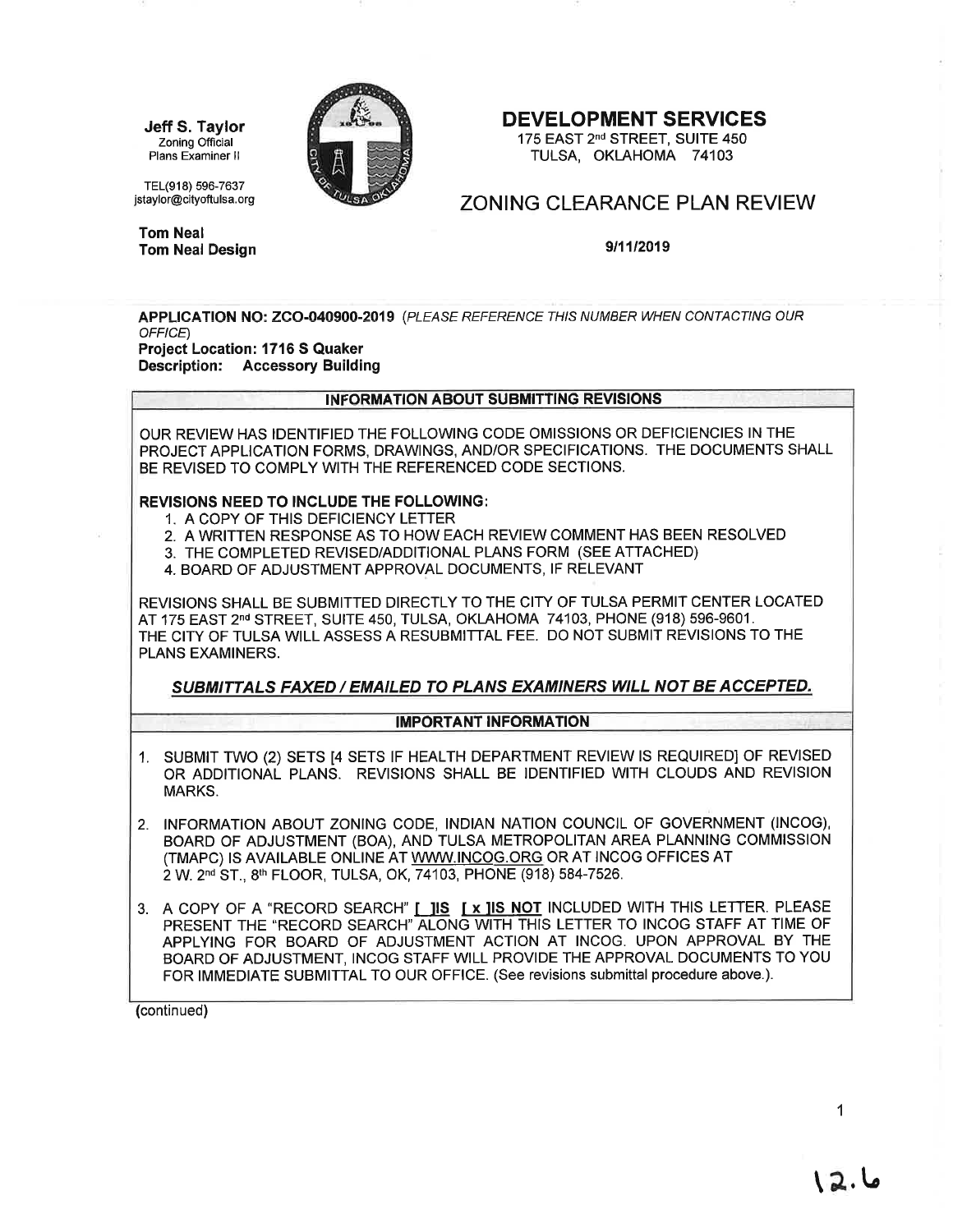### **REVIEW COMMENTS**

SECTIONS REFERENCED BELOW ARE FROM THE CITY OF TULSA ZONING CODE TITLE 42 AND CAN BE VIEWED AT WWW.CITYOFTULSA-BOA.ORG

### Application No. ZCO-040900-2019

Note: As provided for in Section 70.130 you may request the Board of Adjustment to grant a variance from the terms of the Zoning Code requirements identified in the letter of deficiency below. Please direct all questions concerning variances, special exceptions, appeals of an administrative official decision, Master Plan Developments Districts (MPD), Planned Unit Developments (PUD), Corridor (CO) zoned districts, zoning changes, platting, lot splits, lot combinations, alternative compliance landscape and screening plans and all questions regarding (BOA) or (TMAPC) application forms and fees to an INCOG representative at 584-7526. It is your responsibility to submit to our offices documentation of any appeal decisions by an authorized decision making body affecting the status of your application so we may continue to process your application. INCOG does not act as your legal or responsible agent in submitting documents to the City of Tulsa on your behalf.

Staff review comments may sometimes Identify compliance methods as provided in the Tulsa Zoning Code. The permit applicant is responsible for exploring all or any options available to address the noncompliance and submit the selected compliance option for review. Staff review makes neither representation nor recommendation as to any optimal method of code solution for the project.

### 90.090-C.2 Detached Accessory Buildings

a. Detached accessory buildings may be located in rear setbacks in RE, RS and RD districts, provided that:

(2) Building coverage in the rear setback does not exceed the maximum limits established in Table 90-2:

#### **Review Comments:**

#2. This lot is zoned RS-4. The rear setback is defined as the minimum distance set out by the zoning code of open unoccupied space between the rear lot line and the required rear setback (in your case, 20 feet from the rear property line). A maximum 30% area can be covered by the accessory building; (50' X 20' X 30%) allows 300 sq ft of coverage. You are proposing 396 sq ft of coverage in the rear setback. Revise your plans to show compliance or apply to BOA for a variance to allow more than 30% coverage in the rear setback.

This letter of deficiencies covers Zoning plan review items only. You may receive additional letters from other disciplines such as Building or Water/Sewer/Drainage for items not addressed in this letter. A hard copy of this letter is available upon request by the applicant.

Please Notify Plans Examiner By Email When You Have Submitted A Revision. If you originally submit paper plans, revisions must be submitted as paper plans. If you submit online, revisions must be submitted online

## **END-ZONING CODE REVIEW**

NOTE: THIS CONSTITUTES A PLAN REVIEW TO DATE IN RESPONSE TO THE SUBMITTED INFORMATION ASSOCIATED WITH THE ABOVE REFERENCED APPLICATION, ADDITIONAL ISSUES MAY DEVELOP WHEN THE REVIEW CONTINUES UPON RECEIPT OF ADDITIONAL INFORMATION REQUESTED IN THIS LETTER OR UPON ADDITIONAL SUBMITTAL FROM THE APPLICANT.

KEEP OUR OFFICE ADVISED OF ANY ACTION BY THE CITY OF TULSA BOARD OF ADJUSTMENT OR TULSA METROPOLITAN AREA PLANNING COMMISSION AFFECTING THE STATUS OF YOUR APPLICATION FOR A ZONING CLEARANCE PERMIT.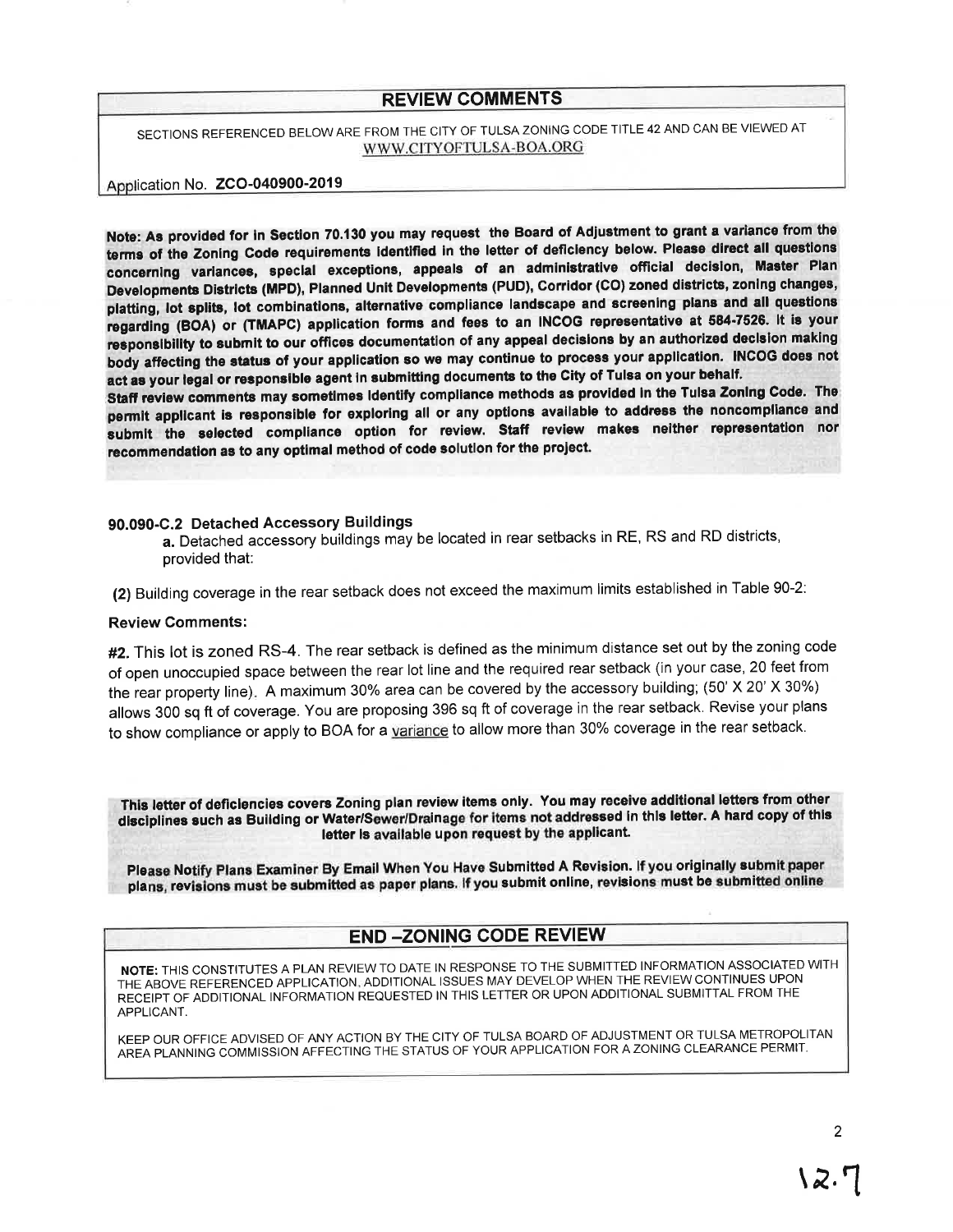![](_page_7_Figure_0.jpeg)

THESO OVAKER AF  $1122 - 044 - 5 - 2019$ 

 $\begin{array}{c} T\ \ O\ \ M\ \ N\ \ E\ \ A\ \ L\\ \hspace{0.5cm}D\ \ E\ \ S\ \ I\ \ G\ \ N\\ \hspace{0.6cm}\text{Since member, American Institute of Architecture} \end{array}$ 918,231,7372

 $8.8$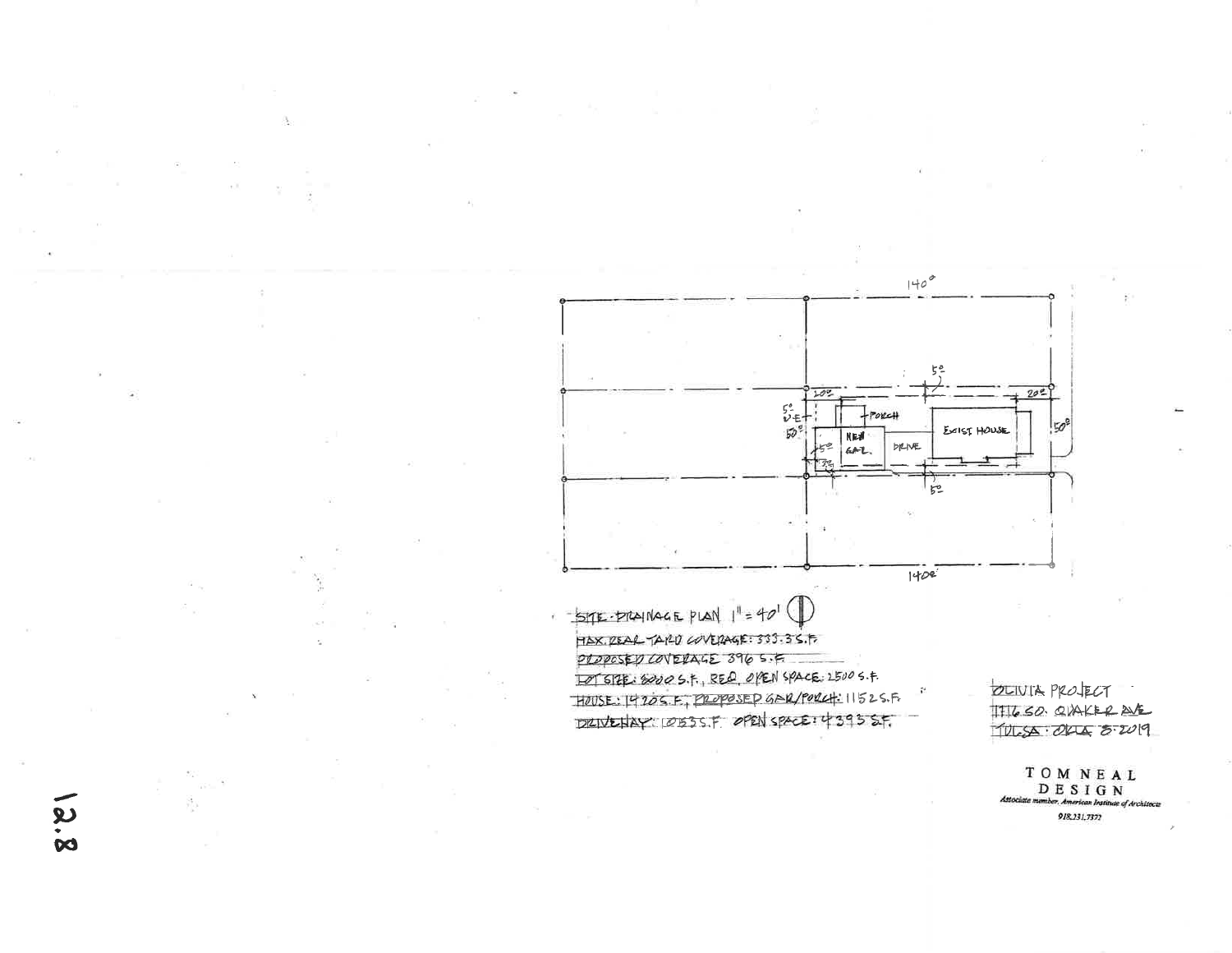![](_page_8_Picture_0.jpeg)

Feet 200  $\mathbf 0$ 400

![](_page_8_Picture_2.jpeg)

**BOA-22768** 

![](_page_8_Picture_5.jpeg)

19-13 07